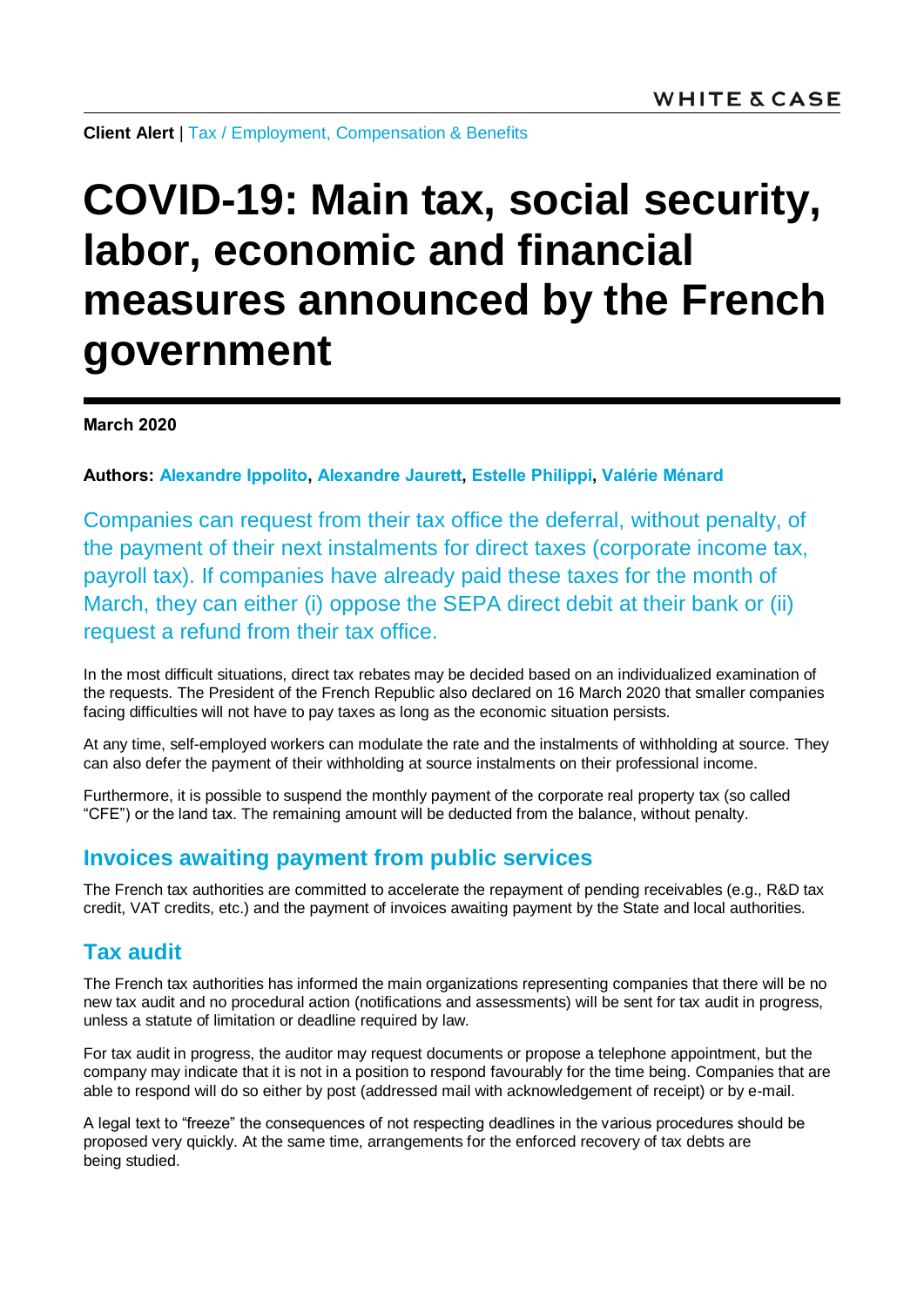# **Social security measures**

Companies whose URSSAF due date falls on the 15th of the month may defer all or part of the payment of their employee and employer contributions for the due date of 15 March 2020. The date of payment of these contributions may be postponed for up to 3 months. No penalty will be applied. A deferral is also possible for supplementary retirement benefit.

The President of the French Republic also declared on 16 March 2020 that smaller companies facing difficulties will not have to pay social security contributions as long as the economic situation persists.

For the self-employed workers, the contribution due on the 20 March will not be levied and will be postponed over subsequent deadlines. In addition to this measure, self-employed workers can request:

- the granting of payment extensions, including payment in advance (without late payment or penalties);
- an adjustment of their contribution schedule;
- the intervention of the social action for the partial or total payment of their contributions or for the allocation of exceptional financial aid.

# **COVID-19 and Workforce**

As a reminder, French Labor code requires the employer to take the necessary measures to ensure the safety and health protection of employees.

In principle, all actions to be taken will require staff representatives information and/consultation, subject to precautionary measures to be taken as a matter of urgency. It is recommended to liaise immediately with the secretary of the Social and Economic Committee to agree on the derogatory rules for convening and holding meetings during this period of safety urgency.

## **Immediate implementation of teleworking**

Compulsory implementation with immediate effect of teleworking when this work organization is possible within companies.

No prior employee consent is needed in the current circumstances.

Where teleworking is not possible, the employer is obliged to respect and ensure respect for barrier gestures at the workplace, and limit commuting as much as possible. As of 18 March 2020, the employer will have to provide its employees who cannot work from home with a permanent statement ("justificatif permanent") to be attached to the move overriding statement ("attestation dérogatoire de déplacement").

#### Preventive actions (to be adapted according to whether or not the staff welcomes the public):

Travel policy, customer reception policy and associated measures, information for employees on barrier gestures (hand washing, courtesy zone, medical precautions recalled such as temperature monitoring and social distancing measures), cleaning of surfaces, provision of soap at water points and hydro-alcoholic gel), fitting out of premises, reorganization of work, adaptation of the workstation, management of employees who are infected or have been in contact with an infected person, etc.

## **Professional travels**

Limitation as much as possible (if not elimination) of employee travel (particularly in high-risk areas, and in view of the risks associated with border closures), and management of the return of employees coming back from high-risk areas by applying periods of isolation (quarantine) with identification with the Regional Health Agency (with the benefit of an exceptional work stoppage).

#### **Partial reduction of activity as an economic remedy**

All businesses whose activity is reduced due to the coronavirus and in particular those that are subject to a closure obligation pursuant to the Decree of 15 March 2020 (restaurants, cafés, malls, shops, etc.) are eligible for the partial reduction of activity scheme ("activité partielle").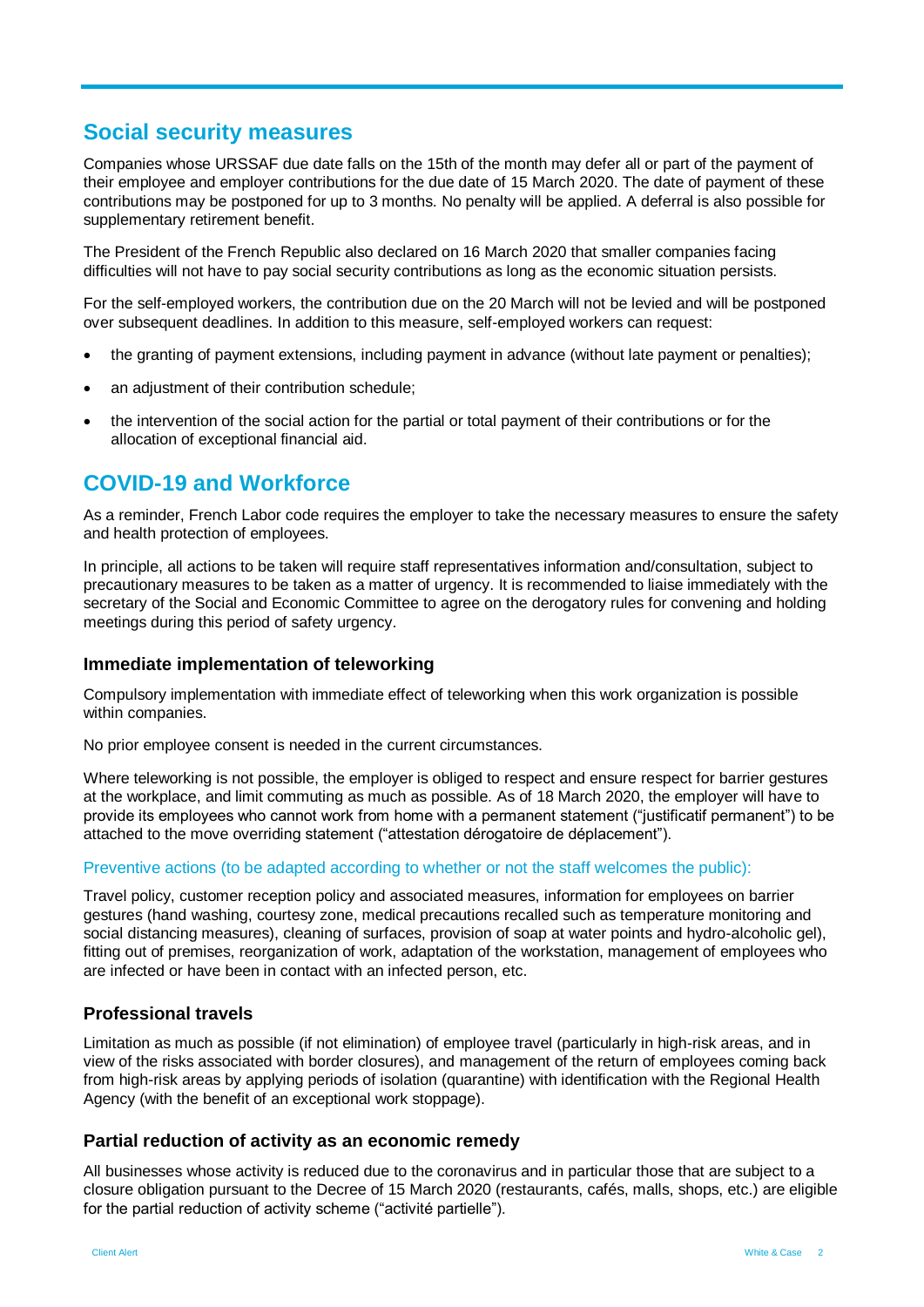All requests must be submitted on the dedicated portal<https://activitepartielle.emploi.gouv.fr/> and may be submitted for a period of 30 days from the date of partial activation, with retroactive effect. In principle, the implementation of the partial activity system requires prior consultation with the company's Social Economic Committee (SEC).

During this reduction of activity, the employer pays the employee an allowance equal to 70% of his gross remuneration.

On 16 March 2020, the Labor Ministry announced that a decree will in principle be issued in the next few days to reform the partial activity system so that the State will cover 100% of the compensation paid to employees by companies within the limit of 4.5 SMIC.

## **Specific situation of parents of children under 16 years**

If teleworking is not possible and an employee does not have childcare facilities for children under 16, he is entitled to request a compensated work leave, without a waiting period, for the duration of the closure of the childcare facility. This is a sick leave that does not require to go to the doctor to obtain a certificate. The employer cannot refuse this leave, must declare it and send a certificate to the health insurance [\(https://declare.ameli.fr\)](https://declare.ameli.fr/).

## **Aid of €1,500 for small businesses, the self-employed, and microenterprises**

The Minister of the Economy, Bruno Le Maire, announced the creation of a "solidarity fund" endowed with one billion euros per month. It will be used to compensate businesses closed on the orders of the government (bars, restaurants, etc.), but also very small businesses (VSEs) and feelancers who would find themselves without turnover. To be eligible, the latter, as well as VSEs, must have a drop in their turnover of at least 70% this month, compared to March 2019, and an annual turnover of less than €1 million.

They will then be entitled, like closed businesses, to compensation of  $\epsilon$ 1,500 for the month of March paid by the general directorates of public finance. The system will be set up in a fortnight, the time that the special law creating the device is voted.

## **Other economic measures**

The Ministry of Economy and Finance has requested banks to defer the reimbursement of corporate credit for 6 months, without fees.

The President of the French Republic also announced on 16 March 2020 several measures that will have to be confirmed:

- Companies will be able to request the benefit of public guarantees for the granting of bank loans. The state will guarantee these loans up to 300 billion euros;
- Certain bills (water, gas, electricity and rent) could be suspended for companies facing difficulties.

These measures would be financed by an emergency plan amounting to €45 billion, intended to provide funds for short-time working (circa €8.5 billion), tax and social security deferrals for the month of March (circa €32 billion) and the solidarity fund (circa €2 billion).